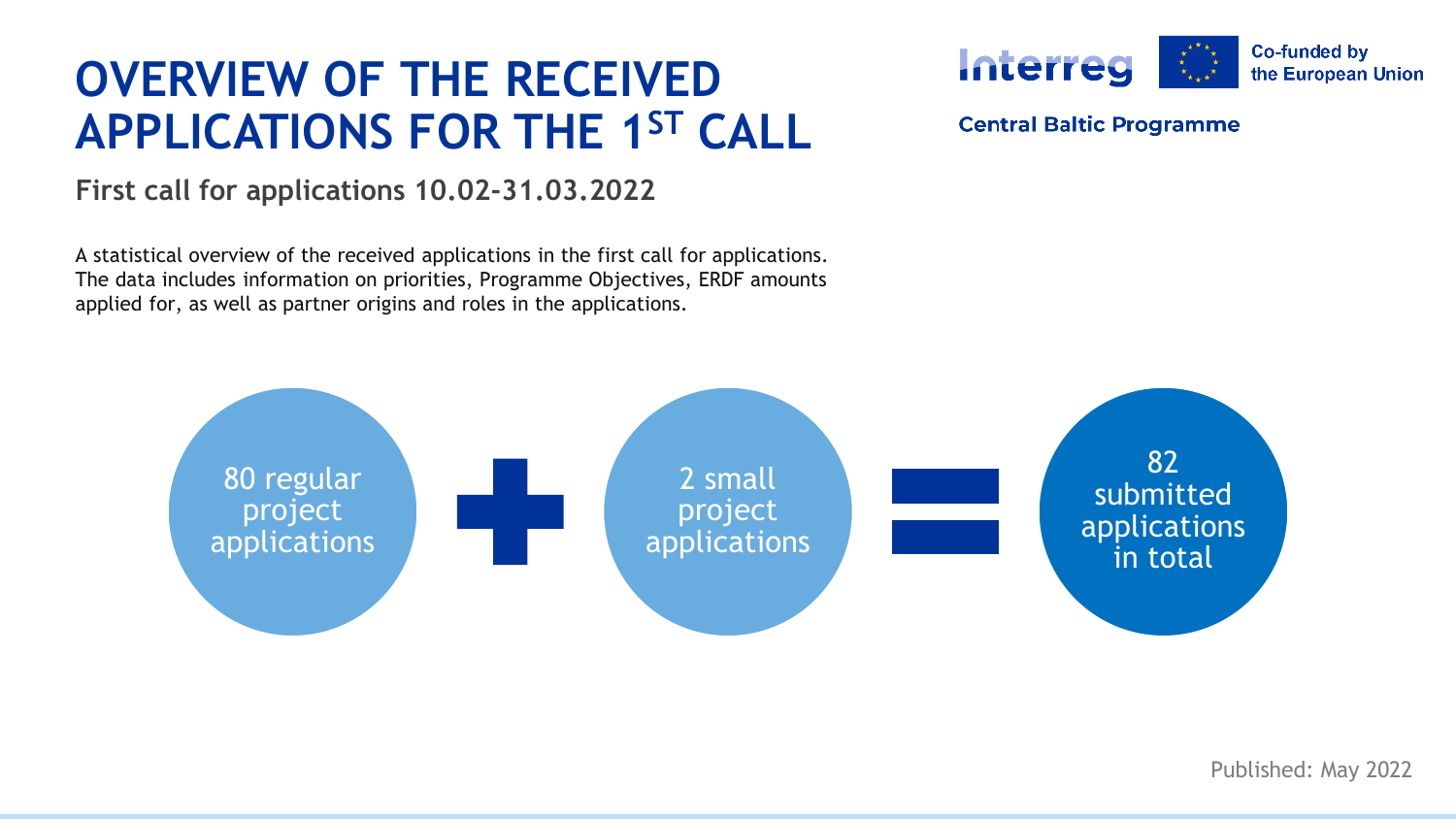## **OVERVIEW OF THE 1ST CALL RECEIVED APPLICATIONS**



**Central Baltic Programme** 

Published: May 2022 **Number of received applications in the first call for applications** 

| Priority                                         | Programme Objective (PO)                                            | No of<br>received<br>applications<br>regular<br>projects | No of<br>received<br>applications<br>small projects | No of<br>received<br>applications<br>total |
|--------------------------------------------------|---------------------------------------------------------------------|----------------------------------------------------------|-----------------------------------------------------|--------------------------------------------|
| 1 Innovative<br><b>business</b><br>development   |                                                                     | 22                                                       | 0                                                   | 22                                         |
|                                                  | PO 1. More exports by SMEs                                          | 12                                                       | 0                                                   | 12                                         |
|                                                  | PO 2. More new scaled-up<br>growth companies                        | 10                                                       | 0                                                   | 10                                         |
| 2 Improved<br>environment<br>and resource<br>use |                                                                     | 27                                                       | 1                                                   | 28                                         |
|                                                  | PO 3. Joint circular economy<br>solutions                           | 13                                                       | 1                                                   | 14                                         |
|                                                  | PO 4. Improved coastal and<br>marine environment                    | 9                                                        | $\Omega$                                            | 9                                          |
|                                                  | PO 5. Decreased CO2<br>emissions                                    | 5                                                        | $\Omega$                                            | 5                                          |
| 3 Improved<br>employment<br>opportunities        |                                                                     | 17                                                       | $\Omega$                                            | 17                                         |
|                                                  | PO 6. Improved employment<br>opportunities on labour<br>market      | 17                                                       | 0                                                   | 17                                         |
| 4 Improved<br>public<br>services                 |                                                                     | 12                                                       | 1                                                   | 13                                         |
|                                                  | PO 7. Improved public<br>services and solutions for the<br>citizens | 12                                                       | 1                                                   | 13                                         |
| n/a                                              | n/a                                                                 | $\overline{\phantom{a}}$                                 | 0                                                   | $\mathbf{2}$                               |
| <b>Total</b>                                     |                                                                     | 80                                                       | $\overline{2}$                                      | 82                                         |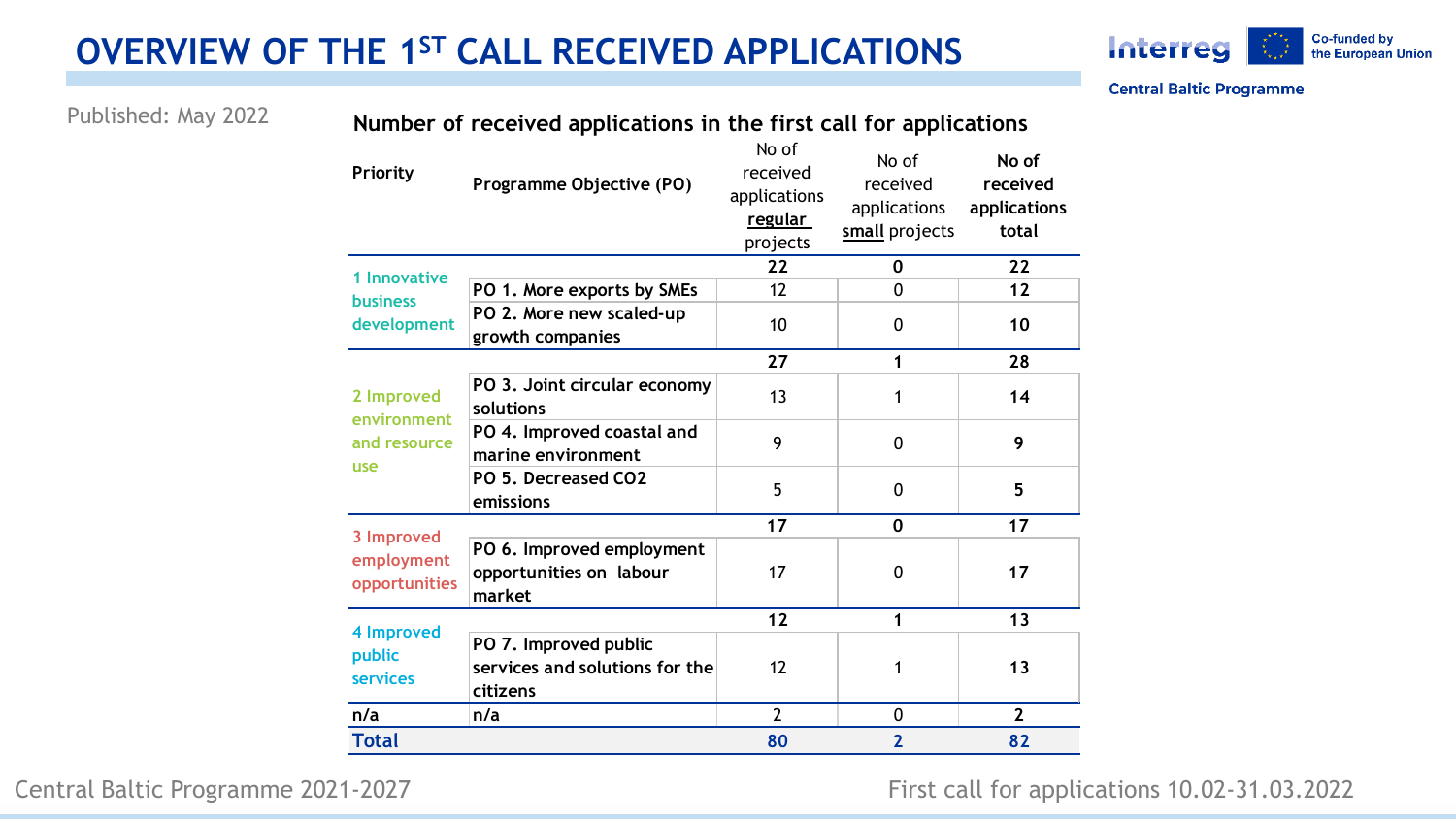#### **STATISTICAL OVERVIEW OF THE RECEIVED APPLICATIONS**



**Central Baltic Programme** 

Published: May 2022

#### **ERDF available and applied per priority**

■ ERDF available ■ ERDF applied in the first call

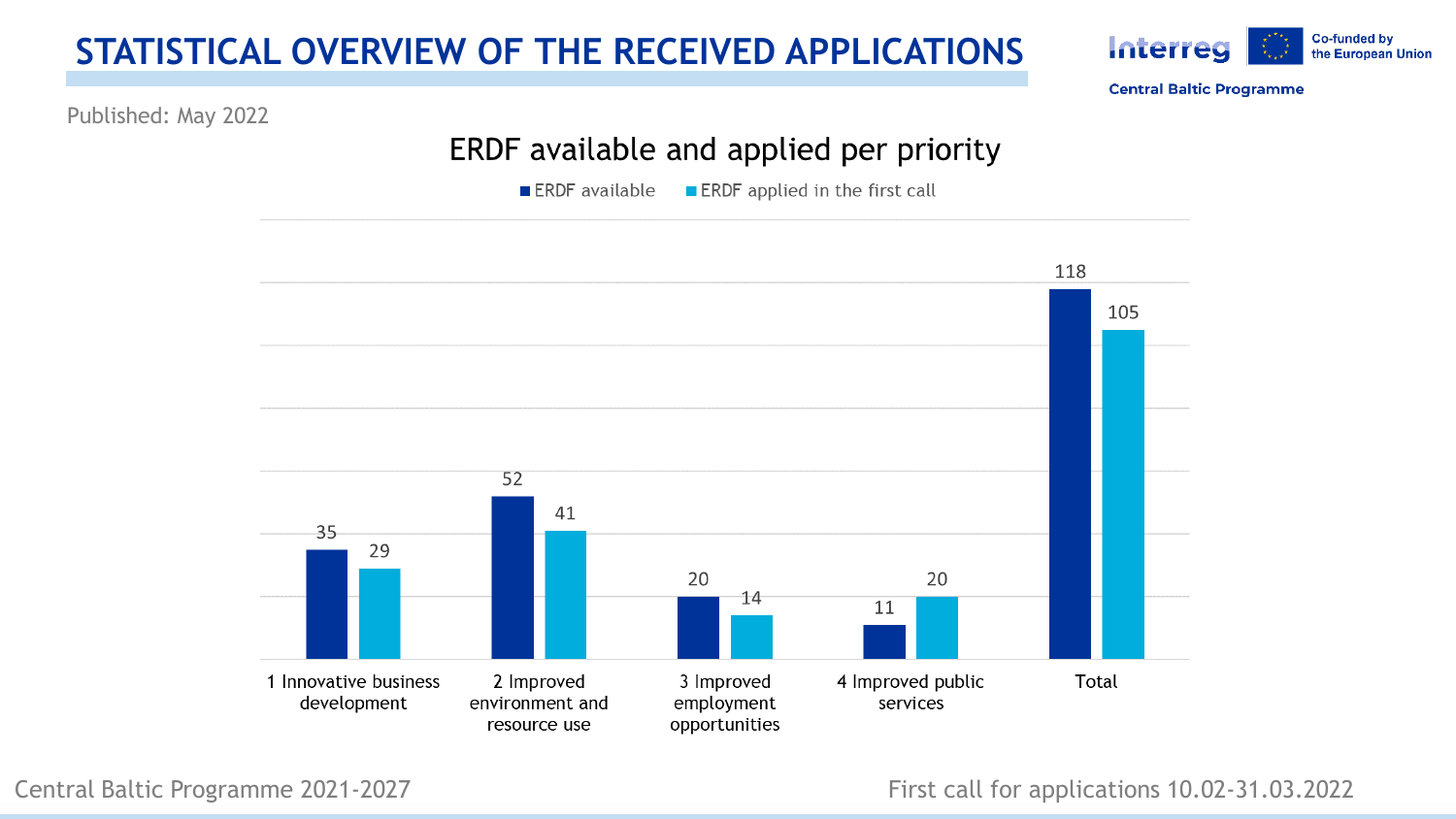#### **STATISTICAL OVERVIEW OF THE RECEIVED APPLICATIONS**



**Central Baltic Programme** 

Published: May 2022

**Partner origins in the applications (number of partners)**